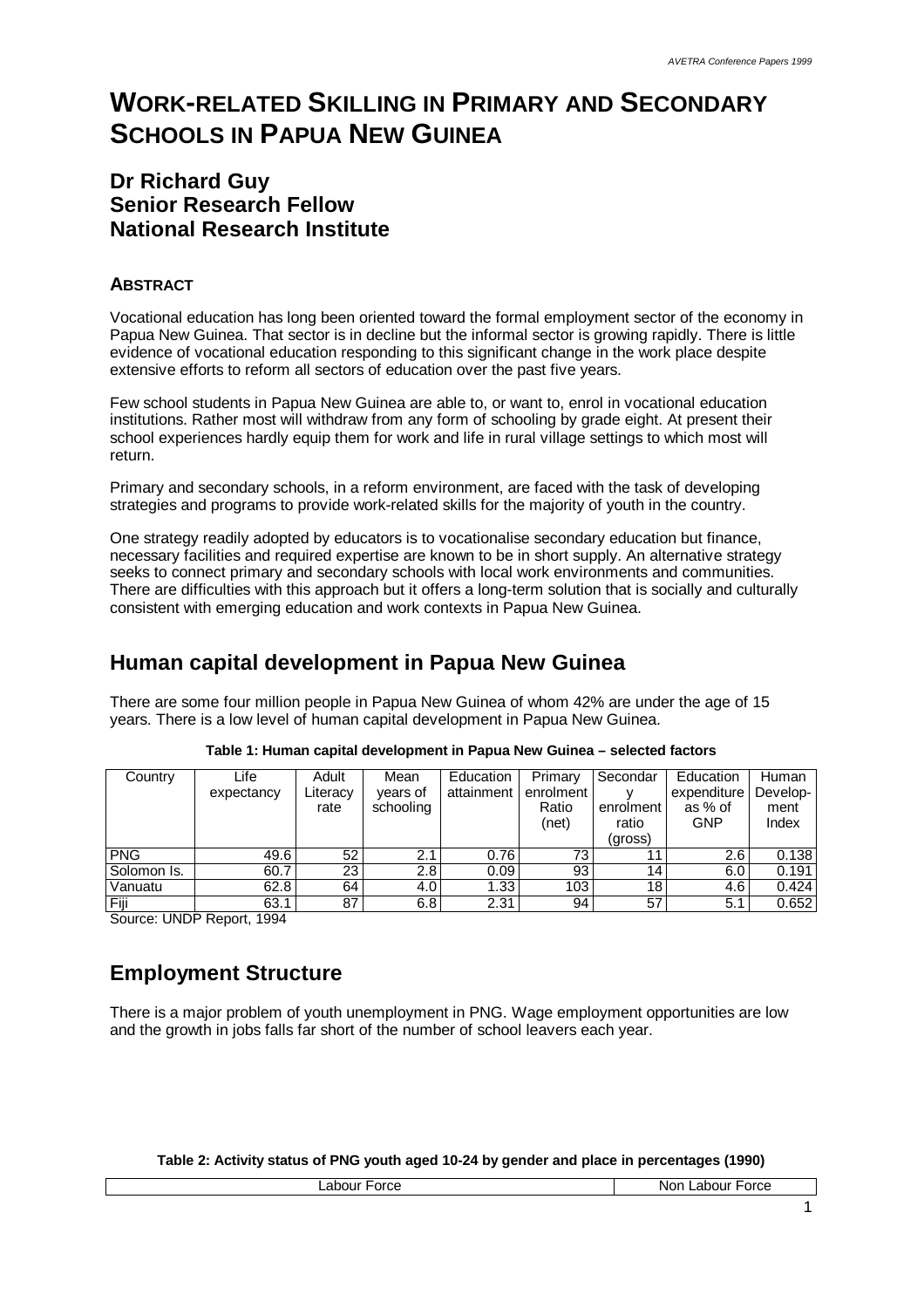|        | Wage | Non- | Subsistence<br>Cash |         | Not      | Sub   | At school | Other | Total |
|--------|------|------|---------------------|---------|----------|-------|-----------|-------|-------|
|        |      | wage | farming             | farming | emploved | total |           |       |       |
| Urban  |      |      |                     |         |          |       |           |       |       |
| Male   | 23.1 | ا 6، | $\overline{1.3}$    | 1.3     | 25.8     | 53.1  | 38.4      | 8.5   | 100.0 |
| Female | 10.3 | 0.8  | 2.2                 | 1.4     | 15.9     | 30.6  | 36.8      | 32.6  | 100.0 |
| Rural  |      |      |                     |         |          |       |           |       |       |
| Male   | 3.2  | 3.2  | 21.5                | 22.3    | 5.2      | 55.5  | 30.6      | 13.9  | 100.0 |
| Female | . 5  | ۱.7  | 23.8                | 22.1    | 3.9      | 53.0  | 24.6      | 22.4  | 100.0 |
|        |      |      |                     |         |          |       |           |       |       |

Source: ADB Study, 1997)

Some 42% of male and female 10-24 year olds in the urban labour force in 1990 were not employed. Rural youth are unlikely to go into wages employment and some 88% of them reported subsistence agriculture and cash farming as their main activity of work.

### **Education reform**

Education, in Papua New Guinea, has been undergoing reform since 1992 although the introduction of the reforms are not uniform throughout the country.

A three-year elementary program has been introduced using local vernaculars for instruction, primary schools operate from grades 3 to 8 and secondary schools from grades 9 to 12.

| Table 3: Papua New Guinea education enrolment data – all public education institutions - 1998 |  |  |
|-----------------------------------------------------------------------------------------------|--|--|
|-----------------------------------------------------------------------------------------------|--|--|

|                  | Elementary | Primary | ⊩Secondarv | Vocational | Technical | <b>Distance</b> | Tertiarv |
|------------------|------------|---------|------------|------------|-----------|-----------------|----------|
|                  |            |         |            |            |           |                 |          |
| # students       | 461335     | 274396  | 38517      | 12853      | 1398      | 28769           | 9867     |
|                  |            |         |            |            |           |                 |          |
| ∣ # institutions | 4400       | 2906    | 146        | 115        |           |                 | 33       |

The National Department of Education has responsibility for non-formal education but it is a neglected and marginal sector of education. It is mostly handled by non-government organisations and there is little, if any, co-ordination and participation rates and the kinds of programs offered are unknown.

The education reforms focus on improving access, equity and retention rates at all sectors of schooling. Access and equity issues have shown considerable improvements in the past five years however retention remains a continuing problem. The Department of Education is now turning its attention to matters of quality and relevance at all sectors of education.

# **Schooling**

The current and projected enrolments are impressive for they indicate the substantial increase in student numbers in all grades. But the enrolment data are also impressive for the number of students who fail to complete a basic education cycle or progress to upper secondary education in Papua New Guinea. For example:

- some 87495 children withdrew from the education system from 1997 to 1998;
- $\triangleright$  some 31427 students withdrew from the three upper primary years of education (grades 6-8) from 1997 to 1998;
- $\ge$  some 110496 children of the 1994-2004 cohort will withdraw from school; and
- some 110832 children of the 1995-2005 cohort will withdraw from school.

# **The Unschooled**

All the time there is the unaccounted number of children who do not enroll in the formal education system at any time. The number of children in this category is unknown although it is generally accepted that some 70% of the cohort enroll in the first year of schooling.

Much stronger links are needed with non-formal education initiatives and with employers and communities in order to reconnect those children and youth who never attended school in the past or were loosely coupled and withdrew before they reach an expected exit point. Strategies are needed to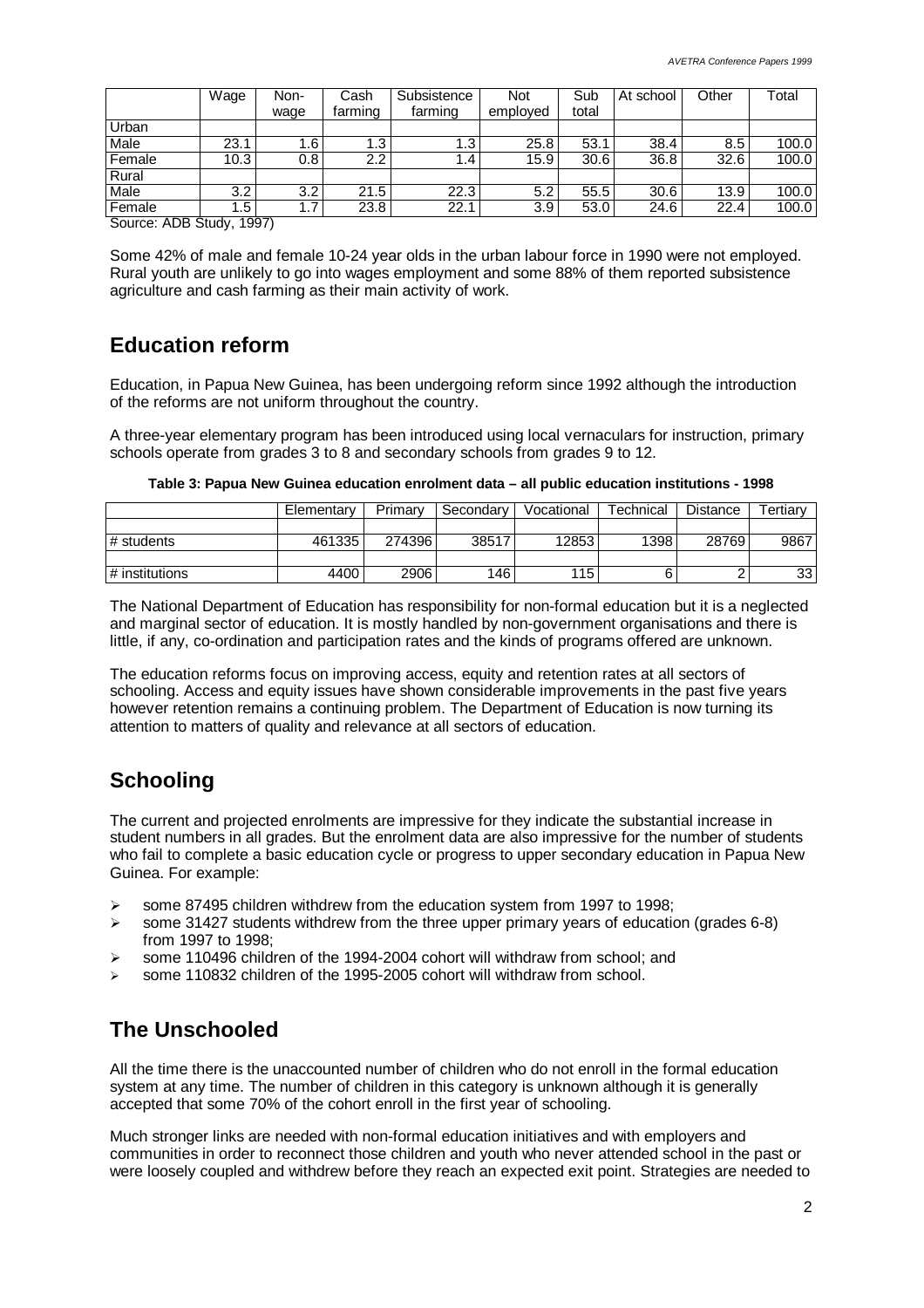improve retention rates such as a national awareness program, free education, compulsory education, improve school/community liaison, and flexible school fee policies.

# **Post-school opportunities**

The education reform targets anticipate that 50% of students completing grade 8 will continue to grade 9, either in a secondary school or a vocational secondary school, and the remaining 50% will go onto vocational centres or withdraw from education. The reform anticipates that some 25% of those students not enrolling in grade 9 will enroll in vocational centres.

#### **Table 4: First year enrolments in vocational centres 1994-1997**

|        | 1994 | 1995 | 1996        | 1997 |
|--------|------|------|-------------|------|
| Male   | 3940 | 4004 | 3648        | 4252 |
| Female | 1677 | 1541 | 1574        | 1573 |
| Total  | 5617 | 5545 | רמפ<br>عے ک | 5825 |

The number of grade 8 leavers indicates a steady growth for both sexes. Unless there is considerable expansion of the number of places available in vocational centres or in the number of vocational centres themselves, the percentage of expected grade 8 leavers who will seek to enroll in a centre will exceed first year vocational centre places by the year 2000. Of course this does not include those grade 6 and 7 students who want to go to vocational centres.

Are grade 10 and grade 12 students progressing to higher education? School leaver and selection data does not hold a lot of hope.

In 1997, more than 10,000 grade 10. Grade 10 students are being affected more and in 1998, for instance, Madang Teachers' College, admitted only grade 12 graduates in its first year intake. Other colleges took in an increasing number of grade 12 graduates as well when the official entry requirement continues to be grade 10 education. Technical colleges are also taking increased numbers of grade 12 graduates at the expense of grade 10 leavers.

|                    | Grade 10 |        |       | Grade 12    |        |       |  |
|--------------------|----------|--------|-------|-------------|--------|-------|--|
|                    | Male     | Female | Total | <b>Male</b> | Female | Total |  |
| # applications     | 8793     | 5862   | 14655 | 1554        | 801    | 2355  |  |
| # to grade 11      | 1683     | 874    | 2557  | N/A         | N/A    | N/A   |  |
| # to HEI           | 849      | 725    | 1574  | 729         | 470    | 1199  |  |
| Total selected     | 2532     | 1599   | 4131  | 729         | 470    | 1199  |  |
| Total not selected | 6261     | 4263   | 10524 | 718         | 438    | 1156  |  |

#### **Table 5: Number of grade 10 and 12 school leaver forms and selections (1997)**

Source: Office of Higher Education, 1997

More than 1000 grade 12 students were not selected for higher education studies. As little as five years ago some 90% of grade 12 leavers went onto higher education opportunities. The expansion of the number of grade 12 graduates as a result of the reform, and the lack of expansion of the higher education sector, means that as few as 40% of grade 12 students will progress to higher education institutions in 1999.

The expansion of higher education is not keeping pace with the number of graduates from grades 10 and 12, and as a result school leavers are increasingly denied places in further education institutions.

The approach has been to strengthen vocational education in Papua New Guinea. What does this mean in practice?

### **Vocational education**

Vocational education, for most people in Papua New Guinea, is represented by those educational programs located in the vocational centres spread throughout the country. These centres have traditionally catered for grade 6 school leavers who are at least 15 years of age and offer trade related courses such as carpentry, motor mechanics, home economics and metal fabrication. There have been considerable criticisms of vocational education over the years, which centre on the following issues: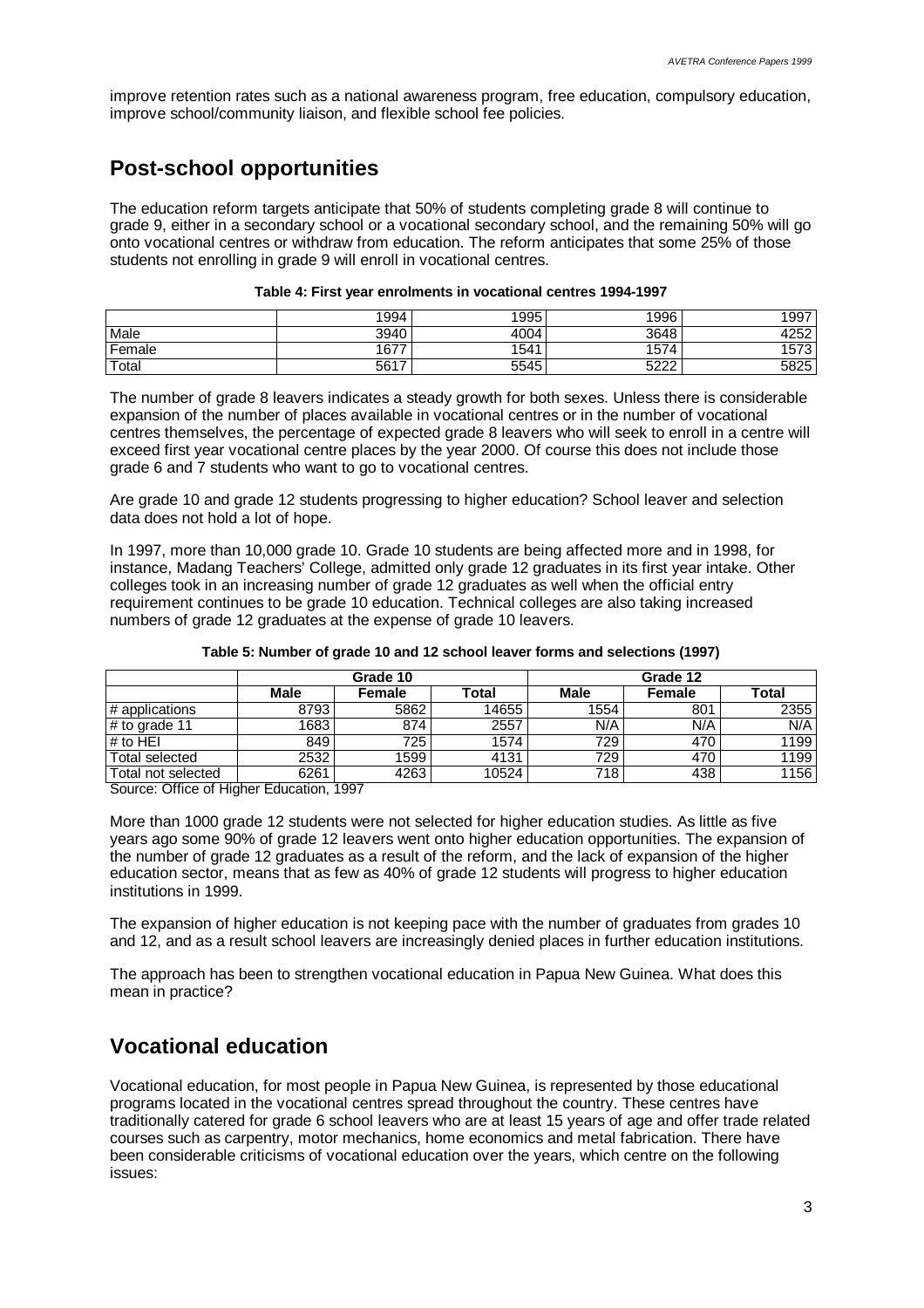- $\ge$  The lack of a national curriculum, standard assessment systems and certification;<br>  $\ge$  The lack of a clear, unambiguous role for vocational centres:
- The lack of a clear, unambiguous role for vocational centres;
- $\triangleright$  The low priority placed on centres by provincial governments;
- $\triangleright$  The poor funding base for this sector:
- $\triangleright$  The lack of adequate teacher training opportunities;
- $\triangleright$  Wide disparities between the quality and quantity of vocational education from one centre to another; and
- $\geq$  Few, if any, linkages between vocational training, employers and labour market needs.

The education reform anticipates that grade 8 will eventually be the minimum entry requirement for centres. There have been a number of initiatives over the past five years that are aimed at reviving vocational education in Papua New Guinea.

The German Government through GTZ, for instance, is working closely with vocational centres to enhance the quality of vocational training and to contribute to the development of a national policy for this sector of education. The project consists of several initiatives such as upgrading courses; the introduction of competency based training courses in a number of trade related areas such as motor mechanics, plumbing, welding and carpentry; preparing students to sit for level one national trade tests; increased professional development opportunities for staff; and the upgrading of facilities and equipment.

The recent corporate plan for technical and vocational education for 1999-2003, released by the Department of Education (1999), recommends greater control of curriculum, competency based training and credentialism. It points out that a substantial increase in its budget to almost 88 million Kina is required to fund the plan but recommends against the expansion of centres but an increase in student numbers.

The Corporate Plan and the GTZ initiatives strengthen the swing towards formalism in vocational education. This may be a useful strategy to pursue but it poses a number of problems.

Vocational centres are one of the few opportunities for youth and adults to gain education and training even if it is sometimes of a low standard. Short course development offers significant possibilities for married women and other adults and community participation in defining the needs of the informal vocational sector.

The Department of Education, in a rather contradictory move, has accepted a report that recommends a national policy shift for vocational education from formalism to a strong community orientation (Department of Education 1997). It aims at improving and co-ordinating competency training in Papua New Guinea. It conceives vocational education as 'the planned acquisitions of competencies together with the necessary knowledge defined by community, individual, social and economic needs relevant to the development of material well being in the informal economic sector' (p.1-1).

It urges that 'vocational training should increasingly be focused on community-based instruction, for economic opportunities defined either by village and community development projects, or by taking advantage of niche opportunities in the formal economy (p. iii). It suggests that course development should be orientated to:

- $\triangleright$  Community planning and decision making;
- $\triangleright$  Competencies for development; and
- $\geq$  Development of village resources.

The management of GTZ have sensed that formalism is effectively disenfranchising a large sector of the population who require the flexibility of non-formal education approaches. Recently, GTZ facilitated the development of short courses in the five pilot centres.

More recently, there has been considerable concern shown by politicians and education decisionmakers for those children who do not go to school or withdraw early. There is a move away from a formal orientation to that of non-formal education and the informal economic sector.

The responses have been in terms of supporting the introduction of short courses in vocational centres, the development of vocational secondary schools and the introduction of work-related skilling in upper primary schools and in secondary schools.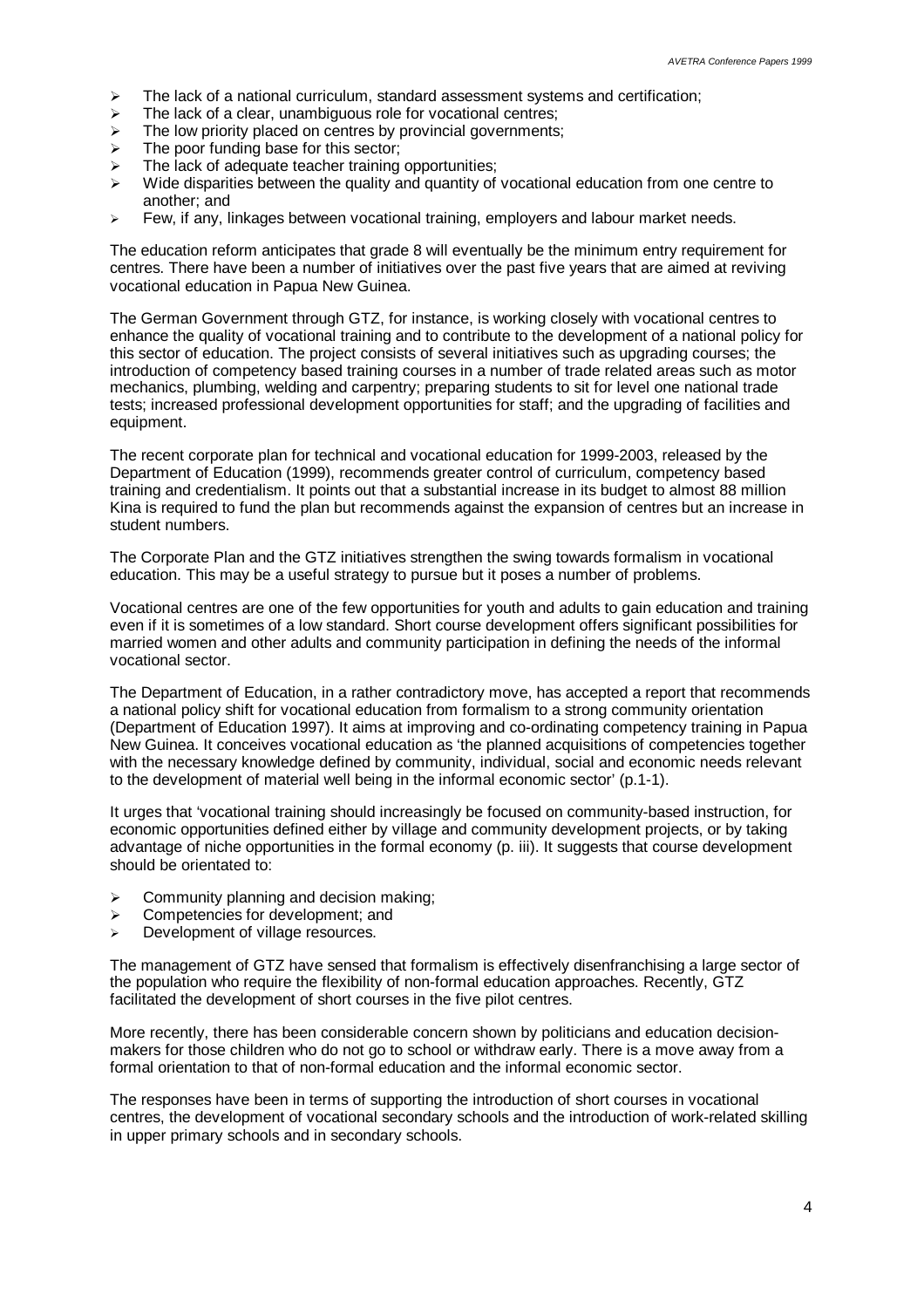### **What is work-related skilling?**

The term work-related skilling is a new term in education in Papua New Guinea. It does not appear in the literature relating to education in this country. The literature uses terms such as vocational education, skills training, employment skills, informal education, training for employment and, more recently, technical vocational education.

The term most commonly used is vocational education. The literature indicates multiple meanings for this term, but for many in Papua New Guinea, vocational education consists of those activities and experiences that take place in vocational centres.

The notion of work brings to mind the idea of regular, full time, paid activity in the formal employment sector of the economy.

Formal employment often assumes the completion of some kind of training in a post-school environment such as a technical college, nursing college, teachers' college, agriculture college or university. It could also be the kind of training that is provided on-the-job or in an industry training centre. Work skills are developed in these environments but they have a very strong focus to support the anticipated employment outcomes planned for, and by, individuals.

Work is viewed more widely for the purposes of this paper. It is any physical or mental activity or endeavour taken on by an individual or groups to sustain and improve the livelihoods of people. It is an activity that is not necessarily connected with a trade or occupation and not necessarily carried out for monetary gain.

Work-related skills is a broad concept and includes competencies which people need to successfully carry out physical and mental activities and to sustain or improve their livelihoods. Literacy and numeracy skills, problem solving, creativity, ethical behaviour and interpersonal skills are included but so are skills that relate to the uniqueness of village and urban living contexts in Papua New Guinea. Skills such as those required for success in agriculture or fishing; skills related to constructing and sailing a canoe or driving a motor vehicle; and those associated with constructing a village latrine or replacing a leaking tap washer.

### **Implications of a work-related skills initiative**

#### **SCHOOL ORIENTATION**

The orientation of schools will need to change from a traditional approach involving prescriptive curricula; a high level of control of teachers and students; traditional timetable structures and subjectbased staff structures; curricula that is underpinned by inspectors, subject consultants, syllabus advisory committees and national examinations.

The introduction of elementary schools have grown out of a strong village initiated 'tokples priskul' tradition and reflect a very different school orientation. The language of the elementary school is that of the local vernacular, community members have a role in choosing teachers, schools are mostly located in villages, parents assist in the development of the curriculum and the village is an often used, and lively, teaching resource. Elementary schools are oriented to the community and in comparison to other schools, effectively connect themselves to local places, environments and people.

#### **PARENTS AND COMMUNITY**

The majority of parents in Papua New Guinea understand education in terms of an investment that is repaid upon children securing employment in the formal employment sector. Parents are disappointed whenever the return fails to eventuate and there is considerable 'shame' felt by the student. Nonetheless, parents accept children returning home after six, eight or ten years of schooling without useful skills as a natural progression in life. They view their own knowledge and the village as a backup strategy should children fail to secure formal employment.

Reports and reviews have consistently urged that parents and community participate in school business in order that the nature and requirements of society are well represented in the orientation of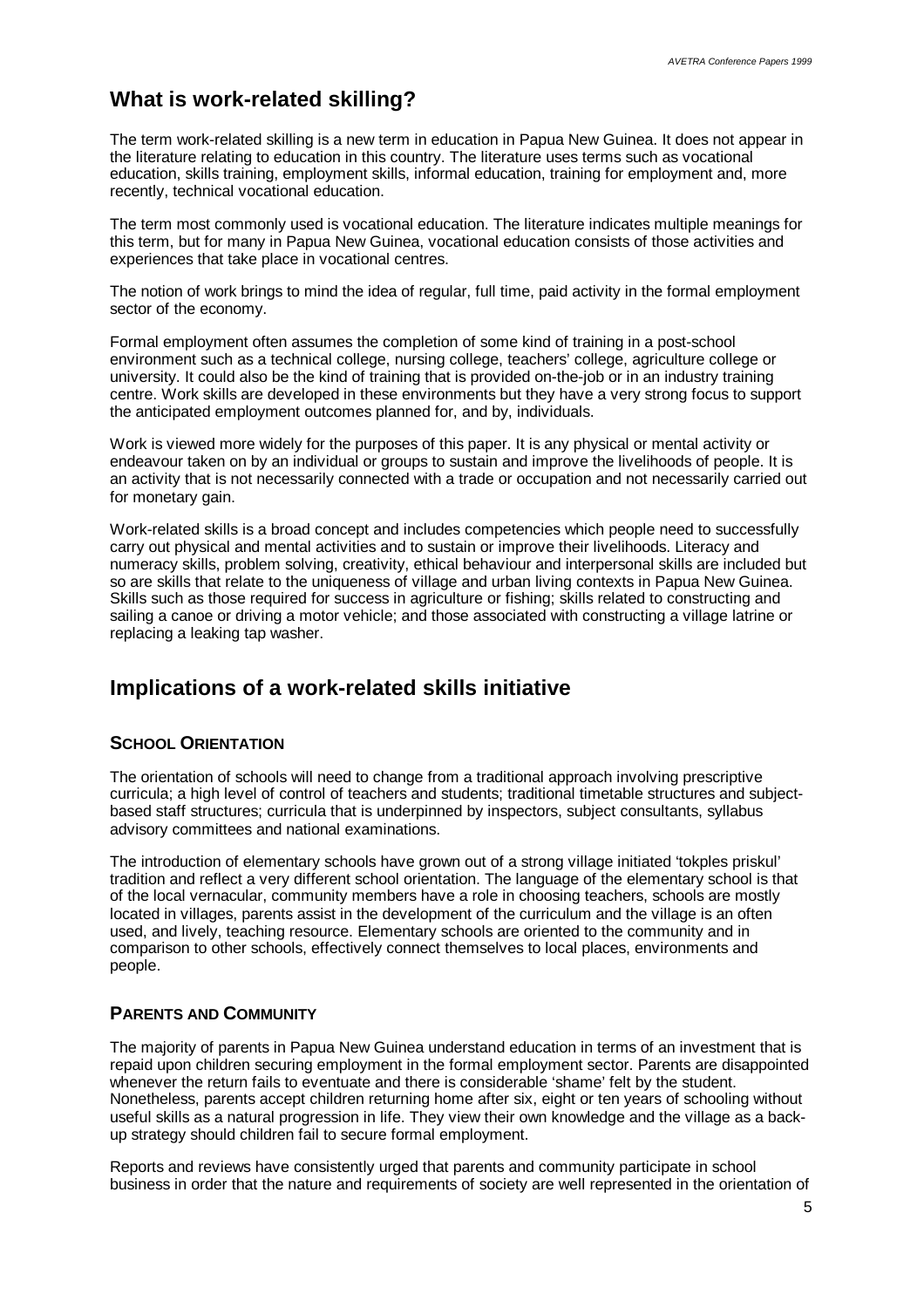schools and the actual curriculum that is presented. Lawton (1983) refers to this as the 'selection from a culture' of the knowledge, skills and attitudes that the community wants reproduced in its schools.

Communities have been de-skilled in terms of reproducing themselves. Decisions about education are made by others. But of course communities have, in the past, established comprehensive learning and teaching processes that accompanied their own knowledge base and culture. There is value in revisiting these.

The argument is not about reconstructing tradition. Community people do not live traditional lives. They use modern tools and ideas very successfully. Participating with the community does not imply reconstructing traditional knowledge for learning. Participating with the community refers to the coconstruction of the curriculum and re-skilling the community to take responsibility for development.

… there is a set of skills and knowledge which are appropriate to living in Pari such as basic skills for living in the community, small business skills, motor maintenance skills, fishing and agriculture skills, respect, participation and acceptance. Parents felt that Pari school should offer more in the way of practical activities related to fishing and agriculture, typing, poultry, pig farming, handicrafts, vegetables for restaurants and hotels, furniture construction, mechanics and sewing for those students who would not go on to grade ten.

Another group …… pointed out that little development was likely to come to Megiar and that copra production would be the mainstay in terms of cash income. Young people needed knowledge to support that kind of an activity and other activities that relate to the land. Improved methods of gardening, small agricultural projects such as a piggery, poultry and alternative garden crops, such as tomatoes, needed to be understood. Knowledge about alternative power sources, soap making and clothes making were suggested as forms of knowledge and skills relevant to the primary school curriculum and relevant to a self-sustaining village life. (Guy et al., 1996)

There is much to be learnt from parents by actively engaging them the school and the curriculum.

The development of suitable infrastructure is required so that school teachers, parents and other members of the community, and curriculum developers can ask their questions in the same forum and identify alternatives together as participatory and cohesive steps in the process of developing relevant curricula and a connected school.

#### **CURRICULUM**

The upper primary school (grades 6 to 8) is a crucial sector of education for the development of workrelated skills because of the large number of students who complete schooling at the end of grade 8.

There is only one anticipated learning area in the upper primary school reform curriculum that focuses on work-related skills at present. It has grown out of the traditional subject areas that make up Basic Technology such as practical skills, home economics, commerce and agriculture. It is yet to be fully developed. It is called Making a Living. But it is not endorsed by all. Some see it as 'watering down' traditional subjects such as commerce, practical skills and agriculture.

There is uncertainty about its place in the curriculum. Some feel it should involve 360 minutes each week. Curriculum Division suggests as much as 500 minutes per week. In comparison, Language would be allocated 240 minutes, and Maths and Science some 200 minutes each. Debates will continue as to the organisation of the upper primary school. Should there be a core of academic subjects and optional work related skills courses? Should some students do more academic study whereas others do more work related skilling?

Vocational secondary schools, situated at the grades 9 to 10 level, are being introduced and are based on the notion of developing a secondary system with the same academic standards as the normal secondary system for the core academic subjects and the provision of vocational subjects. Vocational secondary schools provide access to upper secondary studies for those students who wish to continue with their studies.

Vocational secondary schools are weakly defined at this stage and there is much uncertainty as to what the final shape of vocational secondary schools should look like.

The AusAID funded Education Sector Resources Study (1995) suggests the curriculum mix is likely to be 75% practical subjects and 25% academic subjects. The Department of Education suggests 25 periods for academic subjects and 20 periods for the practical subjects.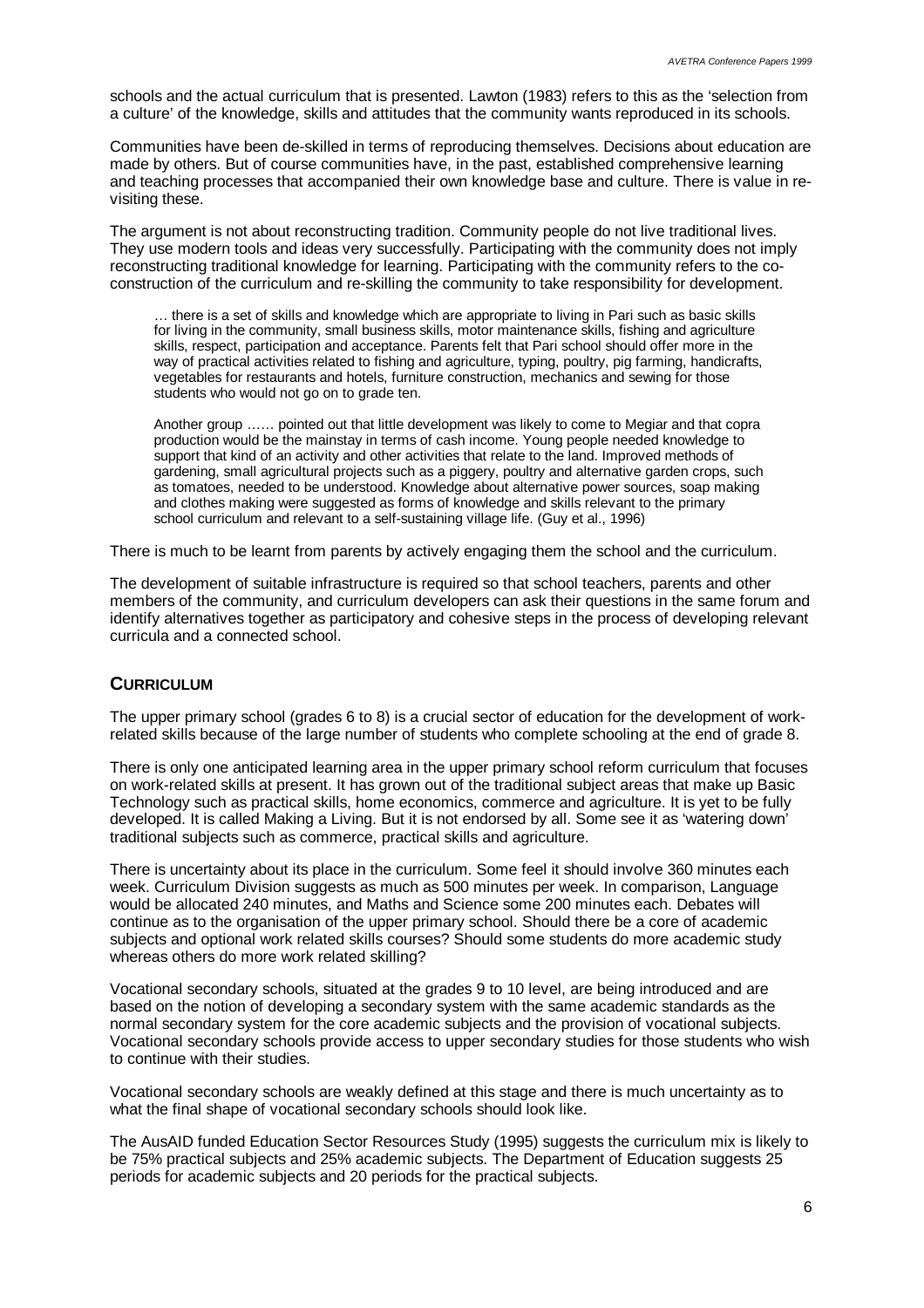Traditional practical subjects such as agriculture, business studies, woodwork, and metal work are suggested together with work-related skill courses such as screen printing, fish net repair, artefacts, appropriate technology, mothercraft, catering, small business management skills, and culture and tourism.

There are compulsory and optional subjects at grades 11 and 12 in the secondary schools. Schools have developed school-based courses that are appropriate for the local contexts. For example, Hoskins Secondary School offers courses such as Applied Technology and Rural Technology and Gordons Secondary School offers a course called Urban Technology. These courses are not written by the Curriculum Division but developed locally by teachers. Advice is available from curriculum specialists and locally developed courses have to be submitted to the Board of Studies for approval.

How do you assess the kind of activities that have just been discussed in a school setting. Papua New Guinea education is dominated by assessment procedures, testing and examinations.

### **TEACHERS**

In a sense, teachers have been de-skilled from what they know about their own communities. Teachers' colleges effectively socialise teachers into new behaviours and understandings. They become proficient in using and understanding teachers' guides and texts produced elsewhere. They are no longer confident to draw on their own knowledge and experiences to provide interesting and relevant experiences for children.

Two young, articulate and enthusiastic teachers talked to us about the Basic Technology course that they teach in a primary school in Port Moresby. They were annoyed that they treated the course materials from a theoretical viewpoint only. They did not use the large village just across the road or the major city on their doorstep. They wanted to but they were unable to connect the school, their students, their program or themselves to the outside world.

Teachers need to be re-skilled for the activity of teaching in the new millennium in an education system that seeks to be relevant.

Primary school teacher education courses have undergone extensive review in the past three years. A new set of national curriculum guidelines were approved in 1998. These guidelines are based on a new structure known as Program 2000. Five strands are included: Professional Development, Language, Science and Mathematics, Social and Spiritual Development and Community Development.

The Community Development Strand has a particular relevance for teachers working with local communities and in the area of work-related skills. It consists of two areas of study: Community Development which includes Understanding Community Development, Developing Partnerships, Planning and Initiating Development, and Integrated Community Projects, and the second area, Technology, which includes Principles of Technology and Practical Applications.

### **STUDENTS AND YOUTH**

Many students develop unrealistic expectations of what they will achieve after school. Parents and communities may also have quite unrealistic aspirations for students regarding jobs or higher education opportunities.

Several youth groups were involved in this study. They reported similar experiences. One group was formed as a cultural group and used traditional folklore and dance as a social activity within a village setting but later as an income generating activity. A large number of youth were involved in this group many of whom had less than grade 6 education. An adult established himself as the leader and for several years the group had a lively reputation in Port Moresby for its dance skills and authenticity. Income was good and payments were received from some of the major hotels and tourist activities around town. The group went overseas to perform. The funds were never accounted for and the youth in the group did not receive regular payments but felt that they were exploited and the group broke up. Accusations flew but the problems of the group centred on money and a lack of entrepreneurial understanding of the potential of the group and its earning capacity by the majority of the members. The leader of the group was well aware of the earning potential.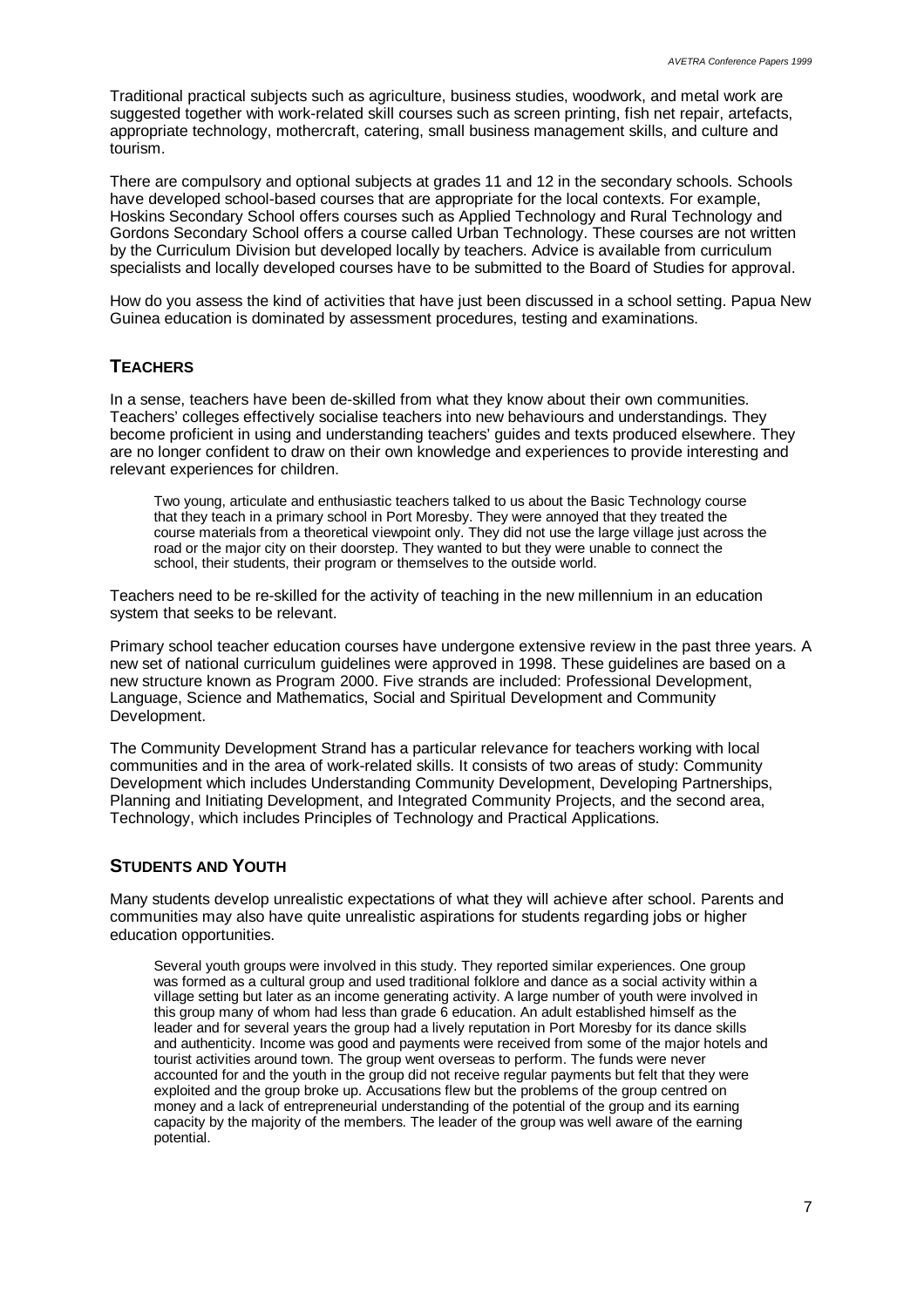Some of these youth are trying again but with a better understanding of organisational and money matters. There are many activities that youth get involved in. They have access to land, and labour is plentiful, but know how and capital is lacking.

There are many lessons in these stories that can be used in the development of work-related skilling at school. It is not just learning to hit a nail with a hammer. In fact most children are quite good at that.

### **Work-related skilling**

An integrated work-related skills from Prep to grade 12 will assist children and youth to develop realistic notions of their own abilities and their suitability for a whole range of work contexts. Workrelated skilling should challenge students with problem-solving situations in order to encourage participation, leadership and individual responsibility. Work experience outside the classroom is an essential focus for meaningful problem-solving activity for older students. Some primary schools and certainly secondary schools will want to initiate small-scale entrepreneurial activities in collaboration with the community and in this way show students how they can become producers as well as consumers of resources. There should be more emphasis on the teaching of small-scale management skills through group participation and other appropriate techniques and the possibilities for work within the formal and informal sectors of the economy.

The orientation of work-related skilling will be the community and the analysis of local work contexts. What are youth likely to do when they complete their schooling and return to the village? What kind of work will they dio and how can the school support the development of the knowledge and skills needed in that context?

It does not mean a new subject separate from others. It requires a review of existing curricula to ensure that work-related skilling, if it is not already part of integrated teaching approaches from elementary school to upper secondary school, is in fact a part of the curriculum. It will require new forms of assessment and inspectors who encourage initiative and a strong community orientation.

It will require teachers, students and the community to work in collaborative and negotiated ways and it will require a school timetable that is flexible and provides extended blocks of time for activities rather than lockstep period allocations. It must allow for some students to do more conventional subject oriented studies and others to do more work-related skills activities.

Work-related skilling remains to be carefully defined and designed. What must remain uppermost in the minds of planners, curriculum developers and teachers is the recognition that what has been done in the past has not worked for the majority of students in Papua New Guinea. The informal sector of the economy is emerging as a powerful social, cultural and economic context and provides direction for a responsive education system.

# **Summing up …**

The orientation of education in Papua New Guinea in the past has been an academic one consistent with the needs of the formal employment sector. The growing realisation that there is less formal sector employment available has even parents thinking of alternative approaches to education and schooling.

Politicians and education decision-makers are focussing on work-related skilling to prepare all children for the possibilities of work in the informal sector of the economy.

There is much sense in all students participating in work-related skills education because:

- $\geq$  the largest group of leavers is at grades 6, 8, and 10 and the majority of these students no longer go onto higher education or secure employment in the formal employment sector;
- $\triangleright$  there is no longer any quarantee that grade 12 leavers will secure formal employment or a place in an institution of higher education:
- $\triangleright$  the majority of students upon leaving school will return to villages to work in the informal economic sector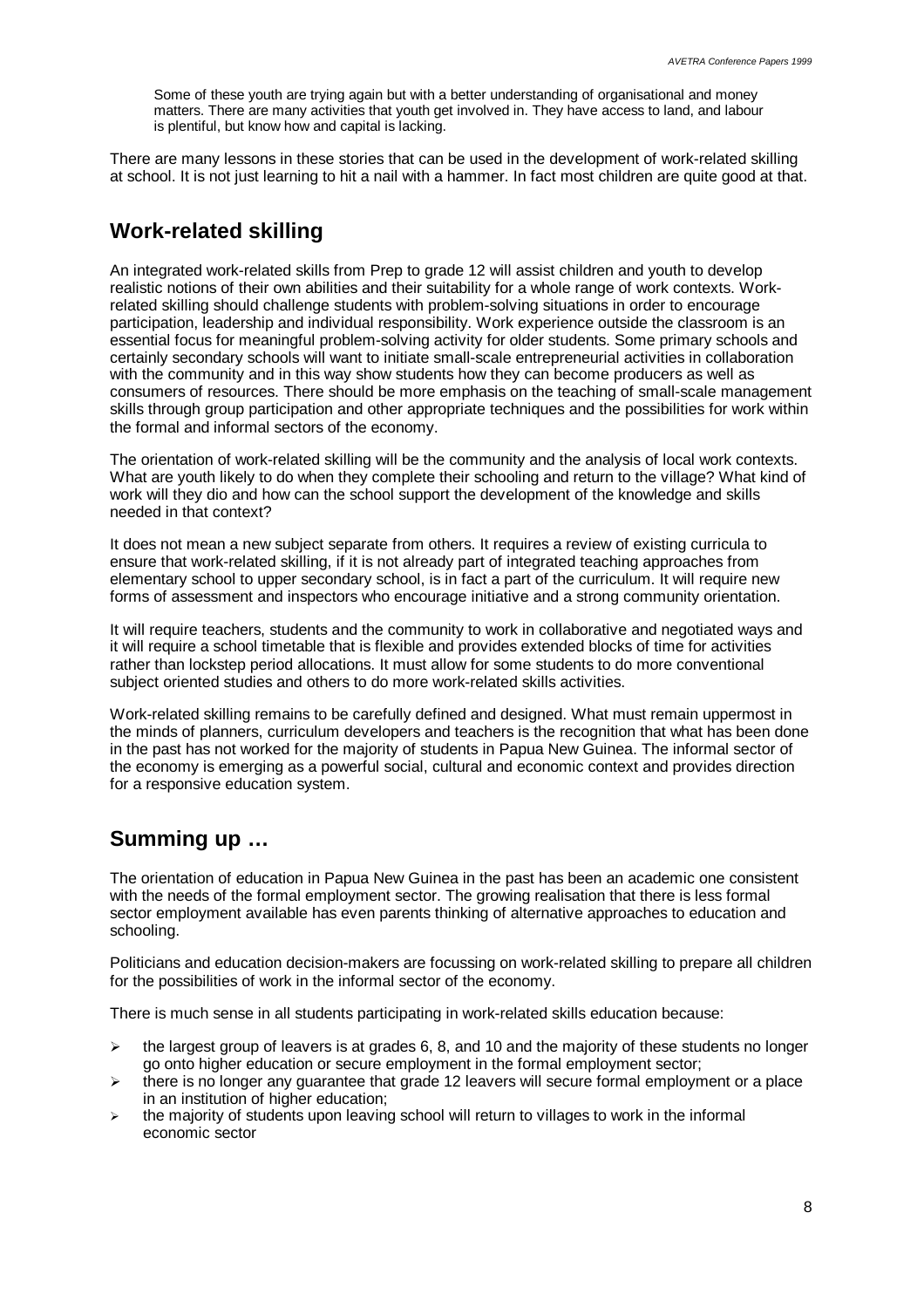#### **REFERENCES**

Asian Development Bank (1997) *Labour, Employment and Skills Development Policy Agenda Project*. A report produced by W.D Scott. North Sydney, Australia.

AusAID (1995) *Education Sector Resources Study*. Department of Education, Waigani.

Department of Education (1997) *According to their Talents*. Department of Education, Waigani.

Department of Education (1999) *Technical Vocational Education and Training Corporate Plan 1999-2003*. Department of Education, Waigani.

- Guy, R.K. Tawaiyole, P. Khambu, J. & Avei, D. (1996) *Education and the Quality of Life in Papua New Guinea*. National Research Institute, Waigani.
- Office of Higher Education (1997) *Analysis of 1996 Grade 10 and Grade 12 School Leaver Selections*. OHE, Waigani.

UNDP (1994) *Pacific Human Development Report*. Suva

Vocational centres were initially established to 'train for jobs', then to train for 'back to the village' then to train for both; they were first part of the formal education system then included under non-formal education only to return to the formal system. Vocational centres have, from time to time, been committed to adult education, extension programs, the development of workshops, the provision of short courses, village-based training for adults in the centres or in village communities, and the provision of formal and informal skills training for grade 6 school leavers.

### **Reforming vocational education**

There is a real danger that the development of vocational secondary schools will result in the affirmation of the mediocrity of vocational centres. Vocational centres may need to be reconstructed with a clear community role to facilitate skills developments for adults and youth who have been denied opportunities through the formal education system.

The National Education Plan A (1995:18) states:

This plan aims to give some status to the Vocational Centres. This will both be through the establishment of 'Vocational Secondary Schools', and an improvement in curriculum and teaching standards in 'traditional' style centres.

It is not quite clear just how the development of vocational secondary schools will give status to vocational centres - a 'super' vocational centre to be known as a vocational secondary school and a traditional 'poor relation' vocational centre.

The original plan sought to replace vocational centres with vocational secondary schools to overcome the terminal nature of vocational centre courses.

Dr Richard Guy Senior Research Fellow National Research Institute

Box 5854 Boroko Papua New Guinea richard.guy@global.net.pg